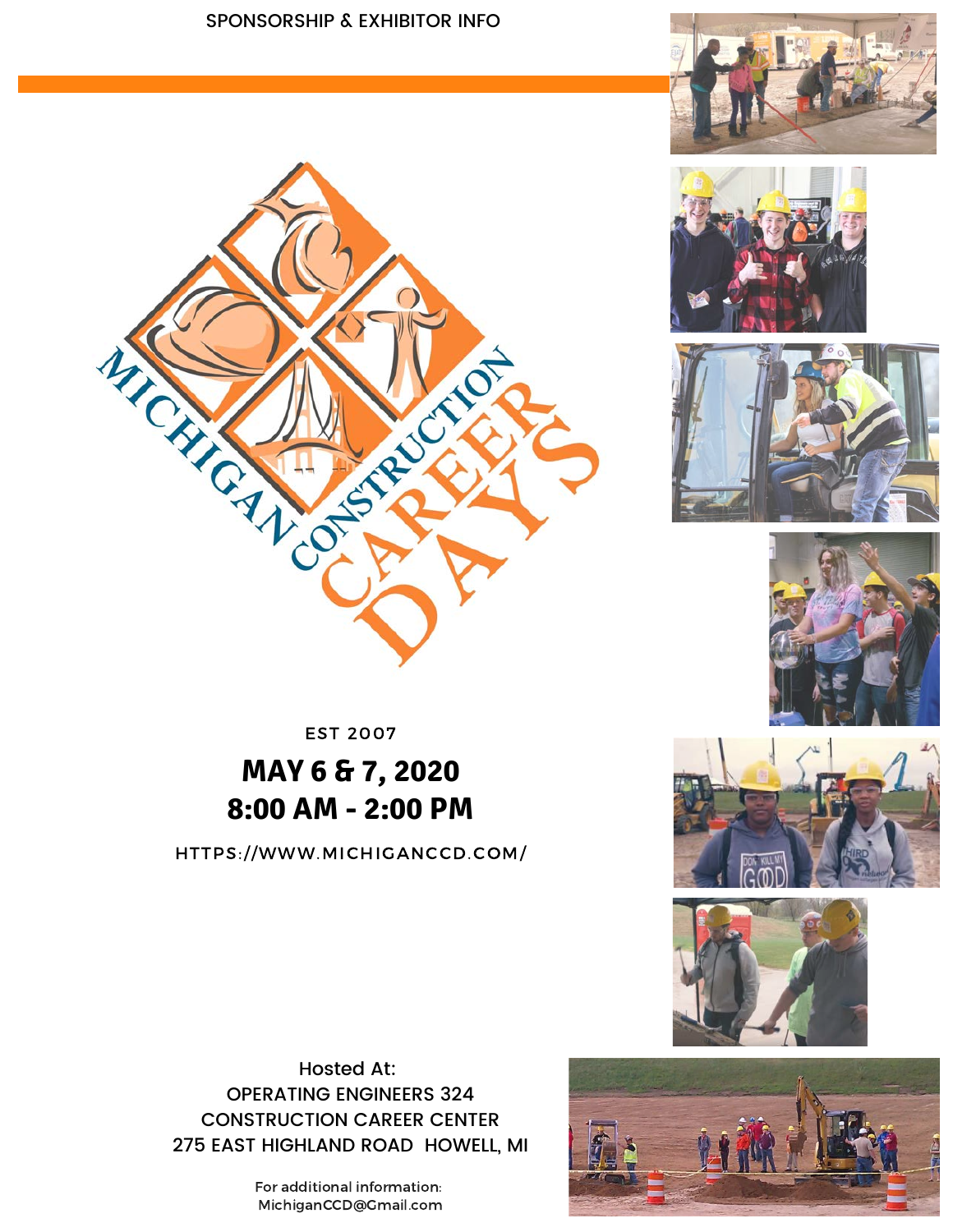## 2020 SPONSOR LEVELS



The 13th annual Michigan Construction Career Days event is held over two days, for thousands of high school students across the state. It is designed to peak the curiosity about skilled apprenticeship industry work in construction.

Students and chaperones use actual tools, materials and heavy equipment under the direct guidance of construction professionals from all sectors of the industry, including operating engineers, carpenters, electricians, sheet metal workers, bricklayers and many more.

We invite you to consider becoming a part of this pioneer event in Howell' construction career center!

#### Platinum \$5,000

MICCD & MASCI website sponsorship recognition - name and linked logo. Large logo on cover of MICCD program distributed at the event. Organization name and logo on all applicable recognition MICCD signs on day of event. Large logo on the event "Welcome" banner. Certificate recognizing your organization as a platinum sponsor. Choice of large outdoor display space or interior vendor space location.

> Gold \$3,000

MICCD website logo sponsorship recognition - name and logo. Logo on MICCD program distributed at the event. Organization name and logo on event "Welcome" banner. Organization name and logo in gold sponsor section of MICCD website. Certificate recognizing your organization as a gold sponsor. 12' x 20' activity booth or 10' x 15' information booth.

> Silver \$1,500

MICCD website sponsorship recognition - organization name. Organization name and logo in MICCD program on day of event. Organization name on "Welcome" banner on day of event. Organization name and logo in silver sponsor section of MICCD website. Certificate recognizing your organization as a silver sponsor. 10' x 15' information booth.

> Bronze \$500

Organization name in MICCD program on day of event Organization name in bronze sponsor section of MICCD web site Certificate recognizing your organization as a bronze sponsor 10' x 15' information booth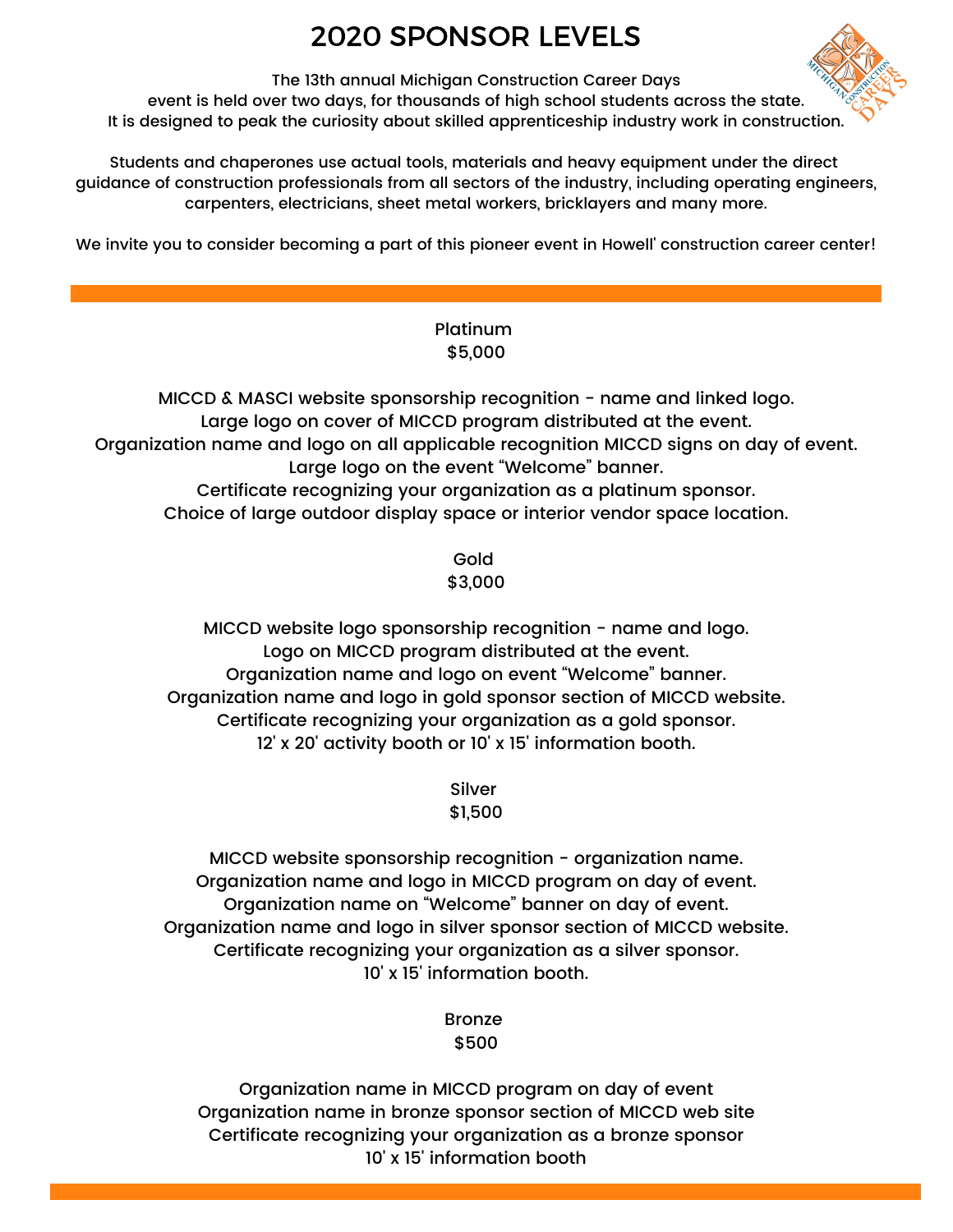### 2020 SPONSOR LEVELS (continued)

Exhibitor \*

Fees / donation listed below: Organization name on information table map on day of event Company name listed on the program Website recognition

> 12 x 20 Activity Booth \$350 Outdoor activity space - size varies \$250 10 x 15 information booth inside \$250 Equipment Provider in Kind

 \* Please submit your companies certificate of liability insurance listing the MI Construction Career Days and the Operating Engineers Local 324 Journeyman & Apprentice Training Fund, Inc.

 The MICCD Advisory Board would like to see optimal industry representation at the 2019 event. If your organization would like to be represented but is unable to donate, we understand and want you there anyway! Please indicate on the sponsor/exhibitor form and the Board will verify your request asap.